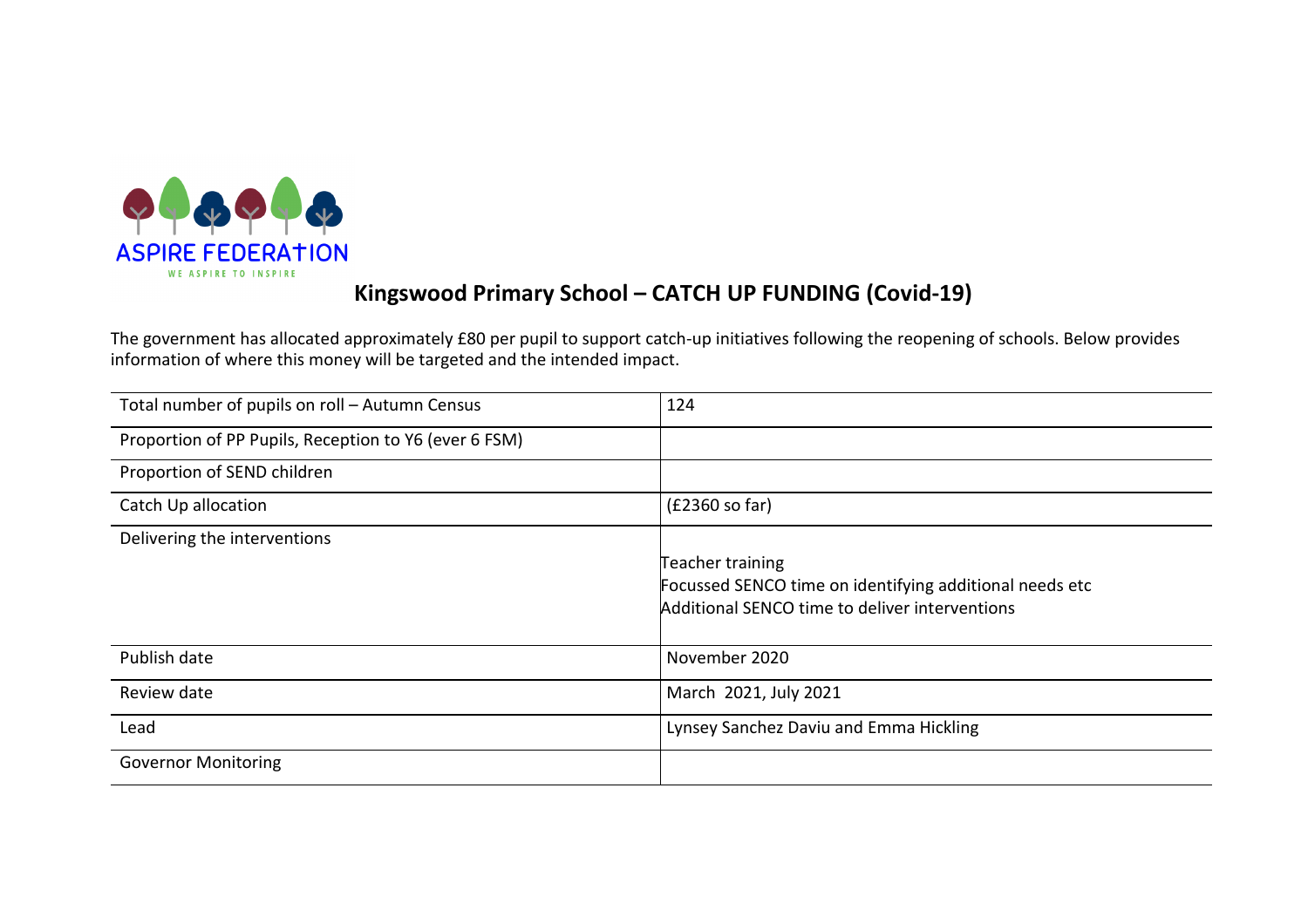### PRIORITY AREAS FOR CATCH UP FUNDING

#### Priority 1

Phonics catch-up interventions for children in year 2

#### Priority 2

To ensure all targets are met for end of year outcomes in key stage 2 impacts on progress, in writing and maths.

#### Priority 3

 To ensure learning journals are used to record high quality observations and record progress towards the ELG, ensuring end of year targets are met

## Catch-Up Funding Initiatives

| <b>Precise Action</b>                                                                                                   | Who                                                                                | <b>Expected Improvement</b>                                                                                | <b>Success Criteria (evidence)</b>                                                                 |
|-------------------------------------------------------------------------------------------------------------------------|------------------------------------------------------------------------------------|------------------------------------------------------------------------------------------------------------|----------------------------------------------------------------------------------------------------|
| Priority 1                                                                                                              | Delivered by class teachers and<br>TAs and monitored by JB                         | All pupils make at least expected<br>progress from baseline in September                                   | All pupils who met ELG in reading at end of year R<br>pass phonics screening test in Autumn term 2 |
| 1 a) Assess phonics knowledge retained<br>from previous year in years 2 and target<br>children for intervention groups. |                                                                                    |                                                                                                            |                                                                                                    |
| 1 b) Set up daily short phonic interventions<br>in Year 2                                                               | Delivered by class teachers and<br>specifically trained TAs and<br>monitored by JB | Children make rapid progress in<br>learning, retain phonic knowledge and<br>are able to apply effectively. | 75%+ of year 2 children will pass the phonics<br>screening check in term 2                         |
|                                                                                                                         |                                                                                    |                                                                                                            | 75%+ children will reach at expected + in key<br>stage 1 SATs                                      |
|                                                                                                                         | Delivered by class teachers and<br>TAs and monitored by JB                         | Targeted children in years 3 and 4                                                                         | All targeted children pass a phonics screening check in<br>term 3                                  |
| 3x a week intervention combining phonics                                                                                |                                                                                    | make good progress in reading,                                                                             |                                                                                                    |
| recognition and application through<br>phonic reading                                                                   |                                                                                    | supported by a comprehensive                                                                               | 85% of children meet AREs                                                                          |
| books for children with gaps in phonic                                                                                  |                                                                                    | phonic knowledge                                                                                           | SEN children make at least 3PP from post covid                                                     |
| knowledge in years 3 and 4                                                                                              |                                                                                    |                                                                                                            | starting points                                                                                    |
|                                                                                                                         |                                                                                    |                                                                                                            |                                                                                                    |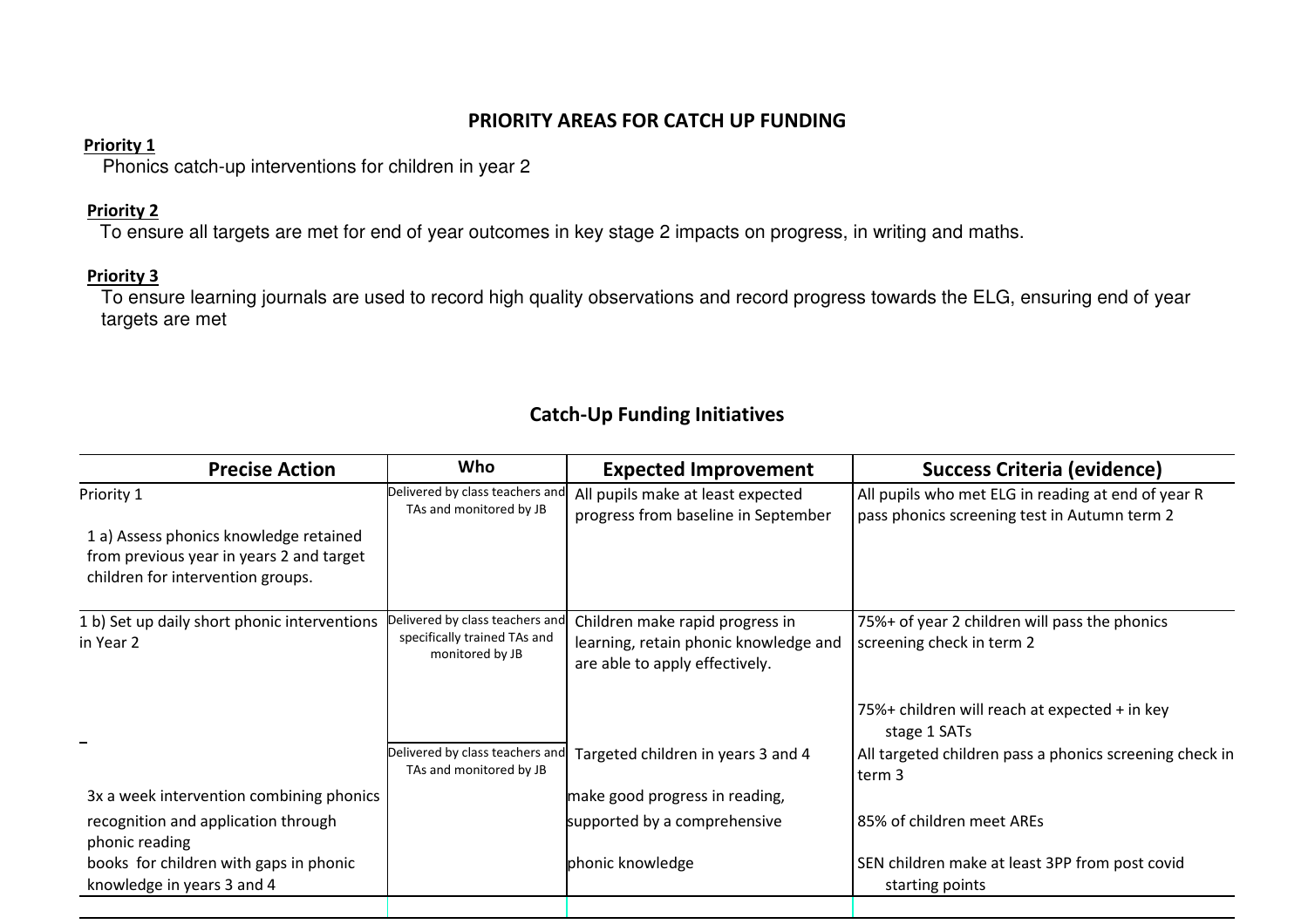| 2.1<br>Assess multiplication gaps in year 5 (cohort<br>who would have taken multiplication<br>check), carry out baseline assessments and<br>put in place daily catch-up interventions<br>where needed. | Delivered by TA monitored by<br><b>LUB</b>         | Targeted children will confidently<br>be able to recall all multiplication<br>tables and use for calculations and<br>reasoning                              | 80% of all children pass multiplication check test<br>administered in term 4<br>Evidence in book looks shows confident application of<br>multiplication knowledge |
|--------------------------------------------------------------------------------------------------------------------------------------------------------------------------------------------------------|----------------------------------------------------|-------------------------------------------------------------------------------------------------------------------------------------------------------------|-------------------------------------------------------------------------------------------------------------------------------------------------------------------|
| 2.2<br>Implement regular targeted multiplication<br>interventions in years 3, 4 to support<br>comprehensive<br>tables knowledge                                                                        | Delivered by TA monitored by<br><b>LUB</b>         | Targeted children will have an<br>increasingly confident grasp of<br>multiplication tables.<br>Children will be equipped to meet<br>ARE in their year group | 75% of year 4 pass multiplication check in term 4<br>80%+ of year 3 know named tables for year group<br>confidently by term 5                                     |
| 2.3<br>Regular opportunities given for extended<br>writing, with opportunities to up level in<br>response to feedback<br>Individual support given by teacher and TA<br>impact on progress              | Support given by<br>teachers/TA<br>Monitored by JB | All pupils make at least expected<br>progress in writing from their<br>baseline in September 2020                                                           | All pupils maintain or exceed trajectory for writing in<br>key stage 2                                                                                            |